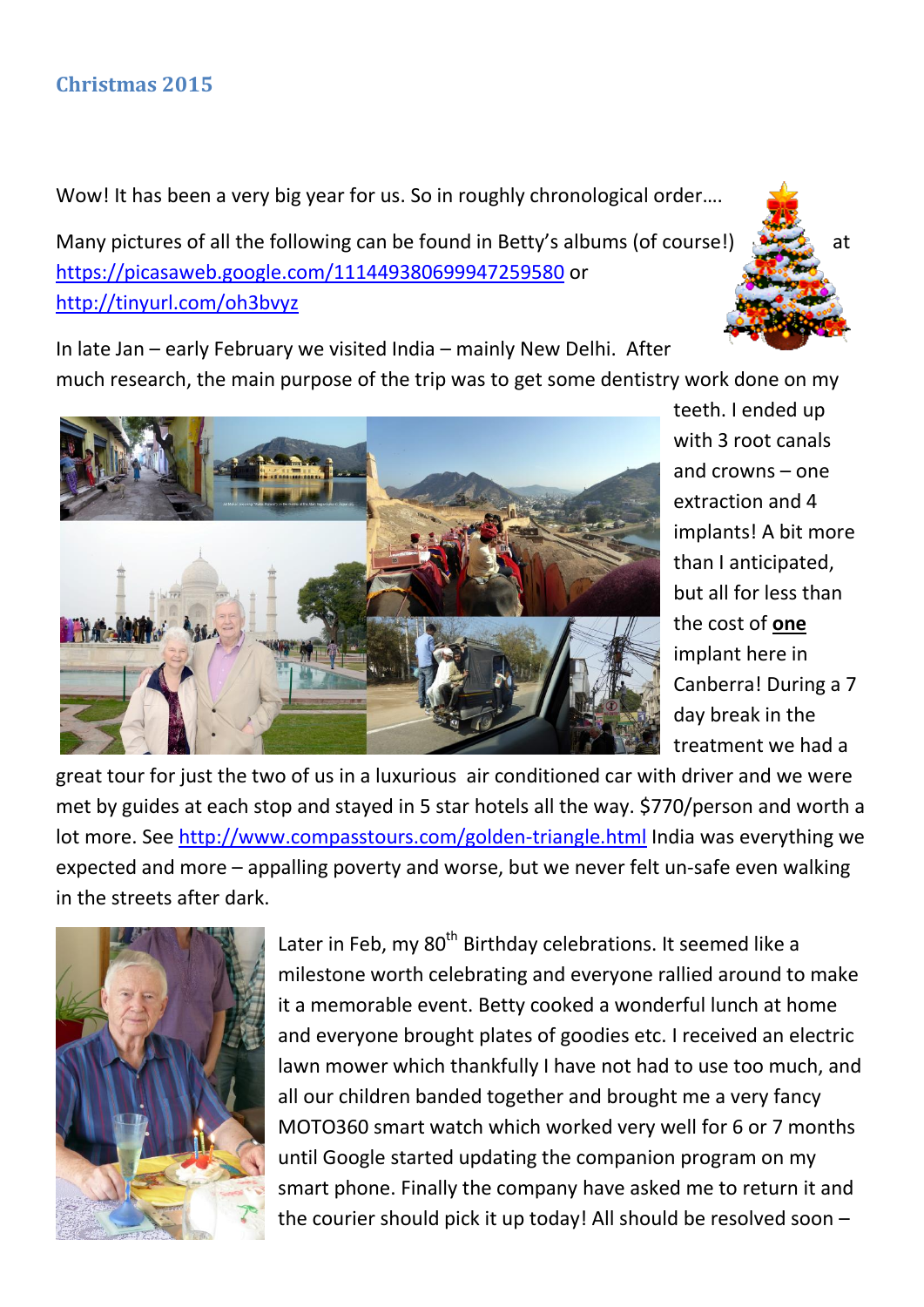I'm hoping they will give me a new watch as a later version is on sale already  $\odot$ 



We "keep on keeping on"



with almost daily walks up on Mount Taylor before breakfast. Certainly crisp during the winter but they keep our Cardio vascular systems going O.K! We decided that it was so nice up there that we would lobby for a seat in our favourite spot. After 3 years of

bombarding the head of the relevant government group with no response, I talked to the then Chief Minister of the ACT on local radio who promised to do something. I had almost given up hope but 6 months later the Parks people called and asked us where we wanted it installed! Wonderful panoramic views from there. The photo (note the early morning Kangaroos) is a small part of the panorama….We also took part in a 5 Km walk around the windmills on "Lake" George. Very up and down but we not last. Almost - but not last! See <http://runwiththewind.com.au/> if you are interested in having a go next spring...

Then in early November – the big one! Our 50<sup>th</sup> Wedding anniversary  $\odot$  Our great children



and ever increasing extended family treated us to a brilliant lunch celebration in the private dining room of one of our local clubs. It was complete with great food (and drink) and special cake, some very nostalgic photos and even cards and letters from the Prime Minister, and

the Governor General! It was a great celebration with all our extended family and a few of our good friends.

So we decided that we would wind down with a short 7 night cruise around the main Islands of Hawaii. We had been to Oahu quite a few times before – many years ago in the 707 era the Sydney to Los Angeles trip stopped at Nandi in Fiji and Honolulu on Oahu. But we had never been to the other Islands. We went on the Norwegian line "Pride of America"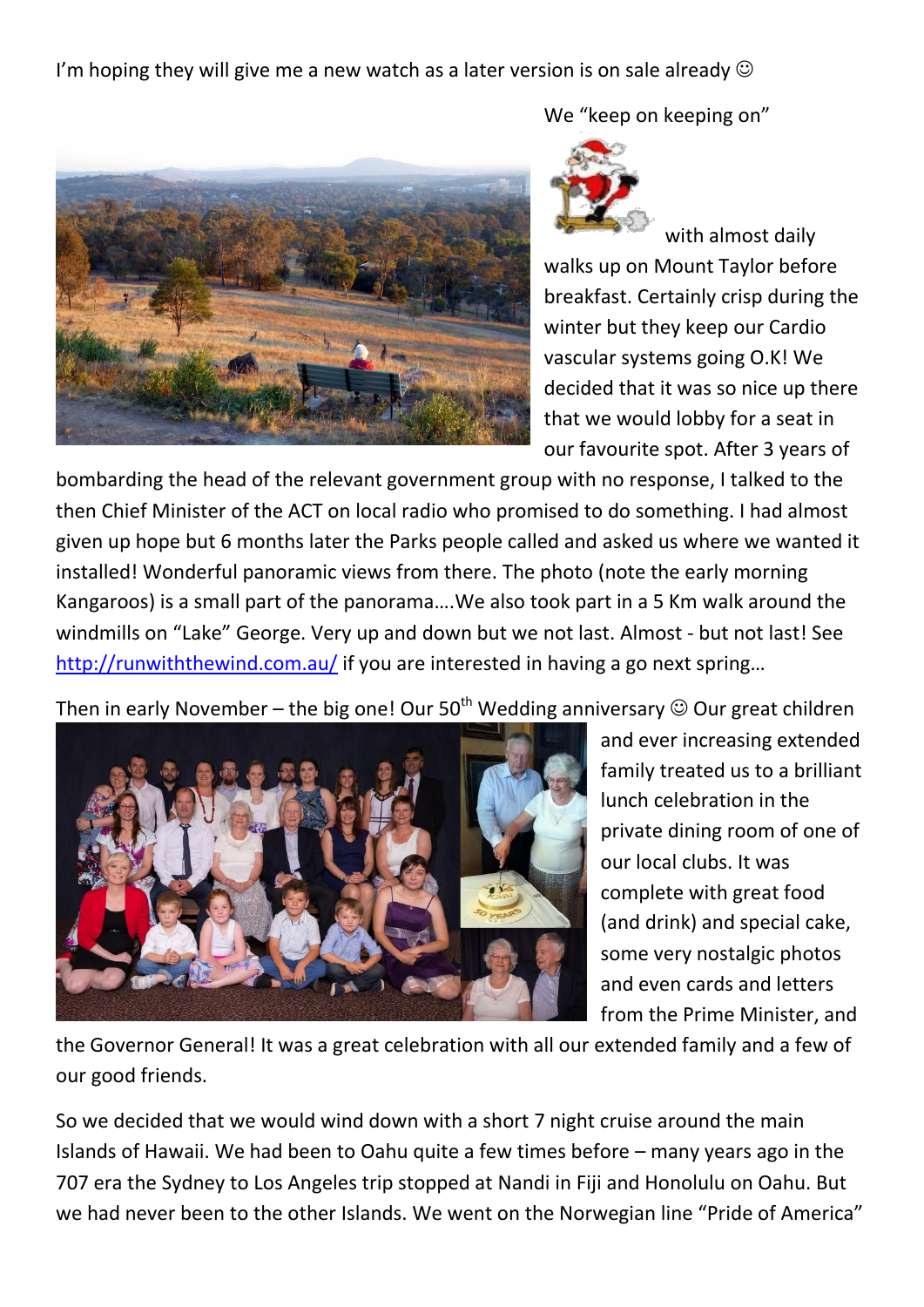

to Maui, the Big Island and Kauai. The ship (see [http://www.ncl.eu/ships/pride-of](http://www.ncl.eu/ships/pride-of-america/)[america/](http://www.ncl.eu/ships/pride-of-america/) ) was fine, with a great crew/passenger ratio, and the crew were fabulous. The weather was mostly good, even sometimes on Kauai which has more than 400" of rain each year in places. We did too

much to describe here, but included a cruise down to around 150 ft deep in a real submarine, and walks up at just under 10,000 ft with fairly inactive volcanoes and canyons to rival the grand Canyon in Arizona.

During most of the above I had rashly agreed to serve as President (again) of our local 550 member PC Users group. At the time (before Christmas last year) the group only had



another 6 months or so to go before we had to fold it. We were living way beyond our means and regrettably we had to close our centre rooms (and sell/sort 25years of accumulated hardware etc.). And we were very sorry to terminate our great part time centre manager. We have

become a virtual group – see [www.pcug.org.au](http://www.pcug.org.au/) but we managed to strike an agreement with U3A (University of the third age) to house our training systems in their rooms. It was at least 50 hours a week so I was happy to resign at the AGM in October – but we have a secured the clubs financial future for many years now. My contribution would not have been possible without a certain person who waits on me hand and foot 24/7!!